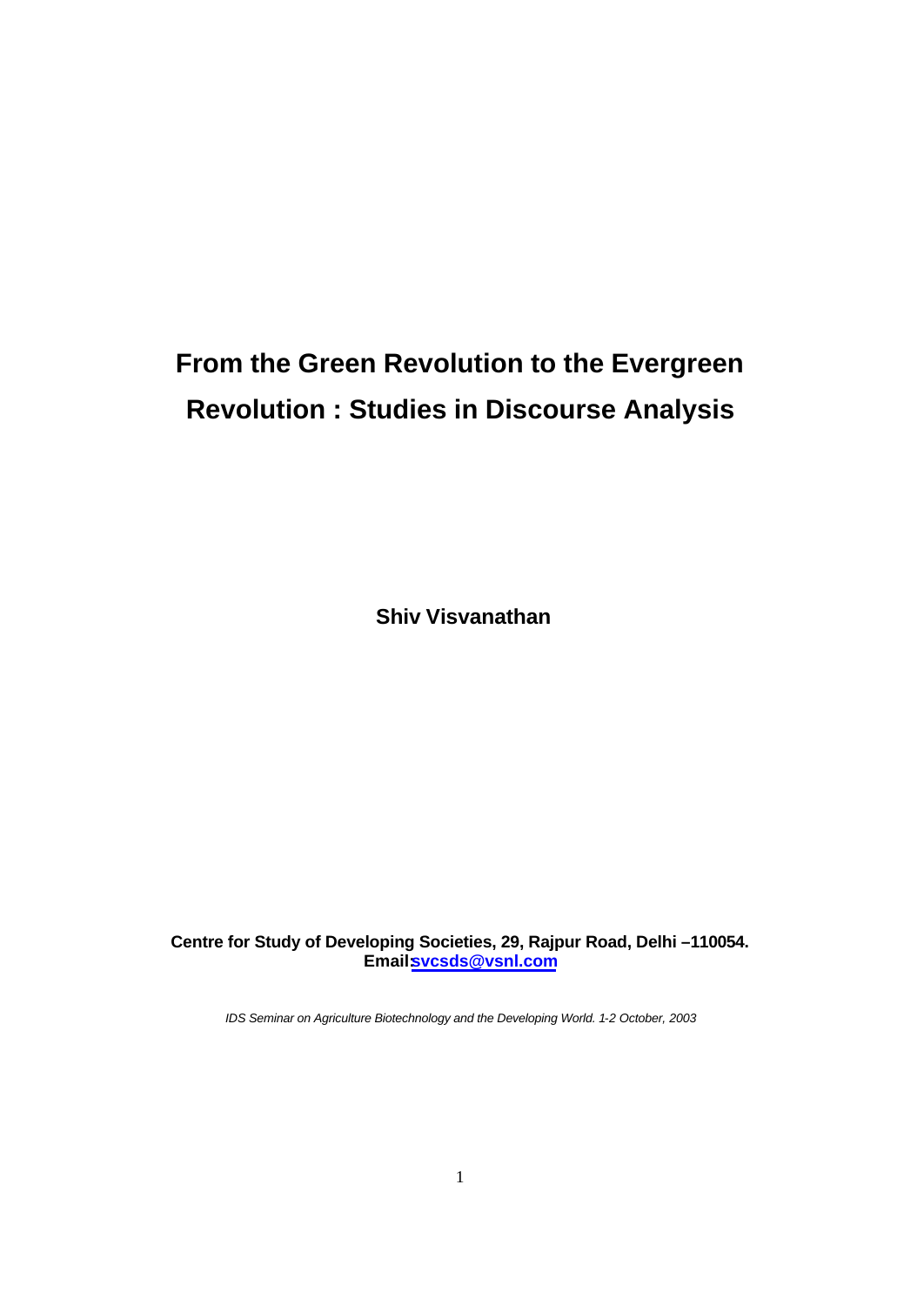I

The Green Revolution today is the stuff of legend. The literature of the green revolution can never be monocultural. The diversity of perspectives from which it has been analyzed is impressive. The political scientist, Ashutosh Varshney (1995) has provided a political economy of the green revolution contrasting the Nehru – Mahalanobis and Charan Singh models. The physicist, Vandana Shiva (1991) from a feminist ecological perspective has produced a provocative link between green revolution and the terrorism and ethnic violence that followed in Punjab. If Varshney is replete with policy documents, Shiva's study unravels the green revolution from civic consciousness of an alternative agriculture. Robert Anderson (1991), a Canadian anthropologist studied the Rockefeller Foundation archive to read the green revolution as another great module of US foreign policy. The works of Bayliss Smith, Sudhir Wanamali etc. add to this first genre of narrative.

Beyond politics and policy, there are archives of autobiography. There is first C. Subramaniam's '*Hand of Destiny'* (1995) and B. Sivaraman's '*Bitter Sweet"* (1991) autobiography. The two together double up to capture the political strategies and administrative agility required to put structures into place. To these essays, we must add a third set of memoirs or reflections. In January 1990, Norman Borloug suggested to M.S. Swaminathan of a need for a collective scientific memoirs from the still surviving innovators of the Wheat Revolution (1993).

There is a third kind of archive or memoir, which reveals a continuous attempt to reflect on the same range of data fitting the original piece into new conceptual landscapes. Outstanding in this genre of writing is a series of reflections by M.S. Swaminathan (1999) (2002).

We want to posit one caveat here. The present exercise is not a critique of the green revolution. It is an attempt to explore how reflections on the green revolution lead to a new genre of political theory. What we would like to suggest is that the work of Amartya Sen and Swaminathan constitutes the two major highpoints of development as political theory in India. We would like to argue that the transition from the green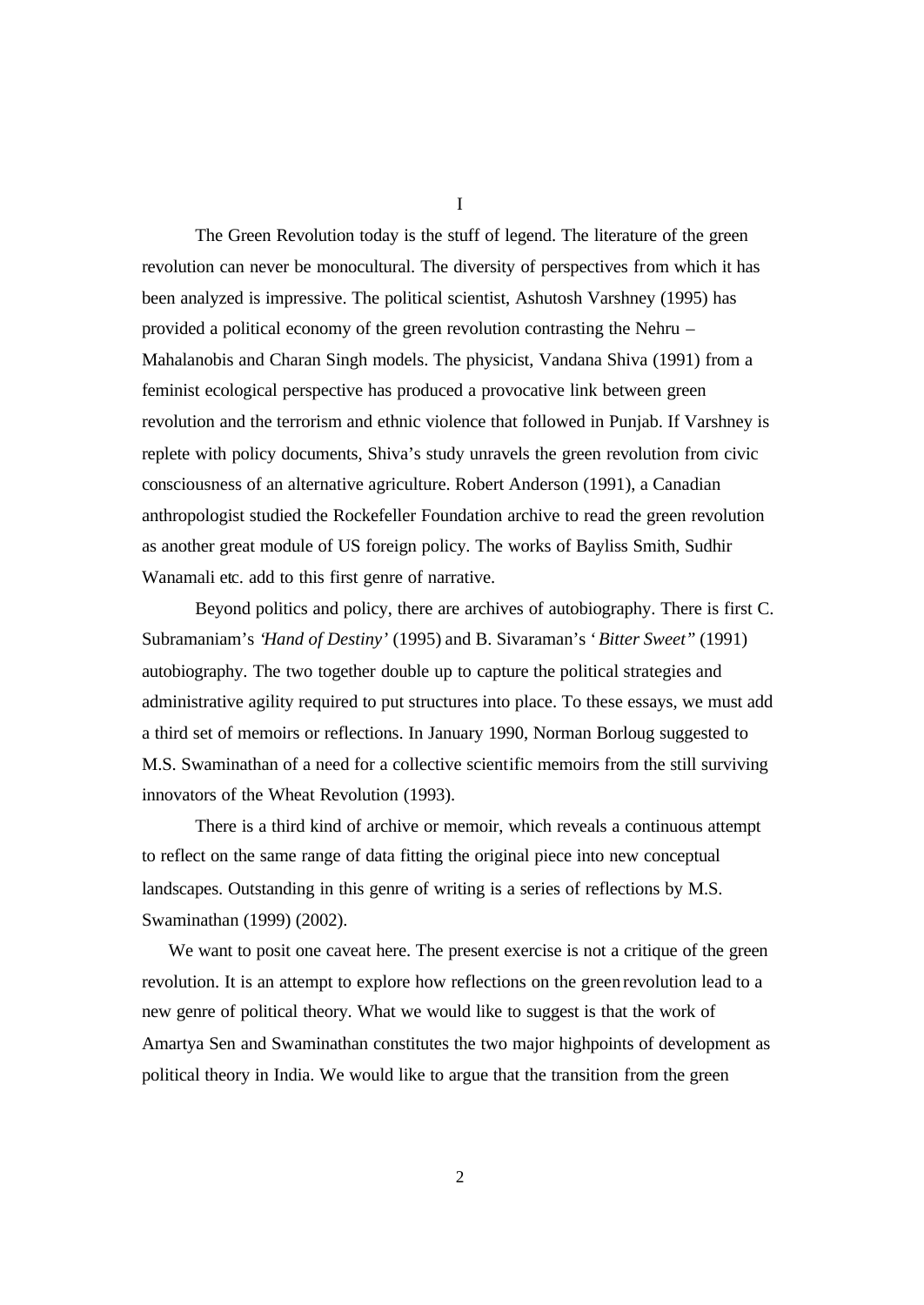revolution I to green revolution II required a new gestalt of concepts. It was not merely a movement from one form of technology to another, a facile or simple flow from green to evergreen revolutions. It needs different litmus of what the literary critic Raymond Williams called key terms. We want to address ourselves to the following questions:

- 1. What was the difference, continuity or discontinuity between green revolution II and I?
- 2. How did the key terms nation, ideology, science, technology, nature, community change as one moved between the two frameworks. What was the nature of selfreflexivity about these terms?
- 3. How did these contribute the nature of agriculture and democracy in the emerging global period?

The basic attempt is to show that the scientists – technocrats of the green revolution were not only storytellers and innovators but had a profound understanding of the need to reset narratives to ready society and institutions for new gestalts. The essay is written with the deep conviction that the narratives of the green revolutions can be subject to the rules of discourse analysis to obtain new insights on its reflexivity.

II

The green revolution is a singular label, a rubric, encompassing a collectivity of tactics. How is it handled as narrative. One can begin with C. Subramaniam ANU lectures on the *New Strategies for Indian Agriculture* (1979). Subramaniam's narrative begins like a standard Malthusian narrative. Independent India itself gets submerged into milestones of demography. As Subramaniam remarks, "We started our career as an independent India in 1947 with a population of 360 million" (Subramanium, 1979,p 1).

There is a burden of narrative tropes that any third worlder must carry. If the colonial mind and its developmental counterpart shouldered the Whiteman's burden, third world atlas had to shrug off the Malthusian imperative. Independence is not enough. We still remain facts of biology as long as we remain within demography. It is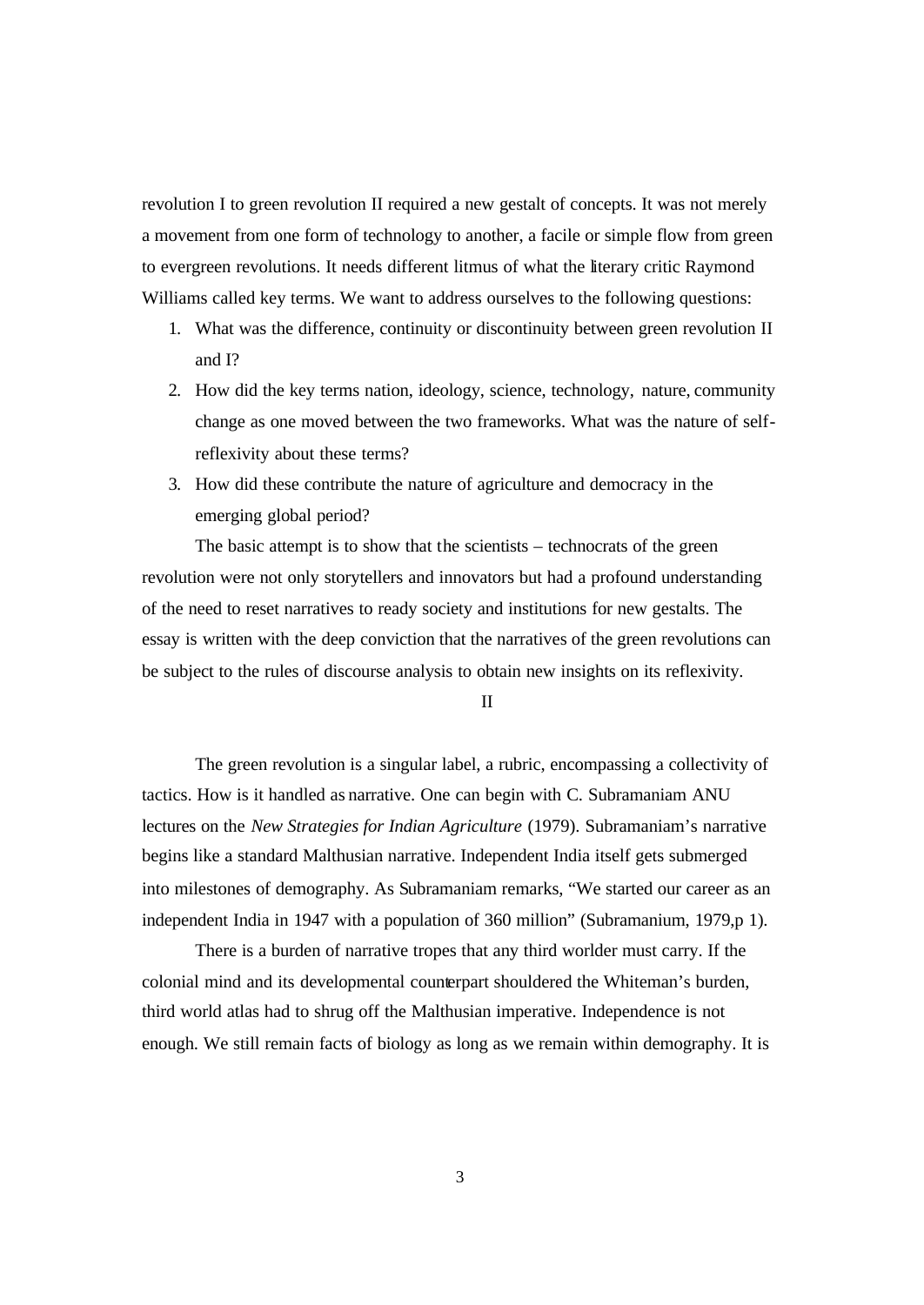almost as if demography prevents us from entering history, because we are still entrapped in facts of biology.

If Reverends Malthus haunts the inauguration of the Indian state, Malthusians like William and Paul Paddock haunt the sixties with doomsday predictions. "The Paddock brothers predicted in the 1970s that there would be acute famine conditions and millions and millions of people would die of starvation in the developed countries, particularly in Asia". (Subramaniam 1979, p10) Utilizing the philosophy of triage, the Paddocks imperiously decided that India was incurable. The challenge was to convince the developed world that India had outgrown the banality of the Paddocks.

The narrative begins conventionally but implicit in it a threat to shrug off old terms of discourse.

This becomes implicit in step when Subramaniam is transferred from the steel ministry, with all its then connotations of modernity, progress, development, industry to the agricultural ministry. Agriculture was like internal exile. In fact Lal Bahadur Shastri warns him that this portfolio has been the "waterloo of many foreign ministers" (Subramaniam 1979, p2). Even his friends thought it was a political trap. The question was if agriculture was waterloo, where could one locate the playing fields of Eton.

The minister informs us that he indulged in role playing deciding to ask of agriculture the questions one would confront steel. Once he did this the Archimedean point was simple. It was the standard Nehruvian answer – science. Subramaniam observes, "Every country which has improved its agriculture has done so only through the introduction of science and technology into farming. India cannot be an exception". The policy and the rhetoric appear predictable and standardized but that was the beauty of the tactic. The green revolution as a macro-narrative challenges no major concept or category. At a general level science, ideology, nation remain their immaculate selves. But as a series of micro-narratives each of them is subject to alchemy of tactics. Subramaniam invokes science but it is not the Leninist science of Mahalanobis pleading for hyphens between science and heavy industrialization. Yet it is not Gandhian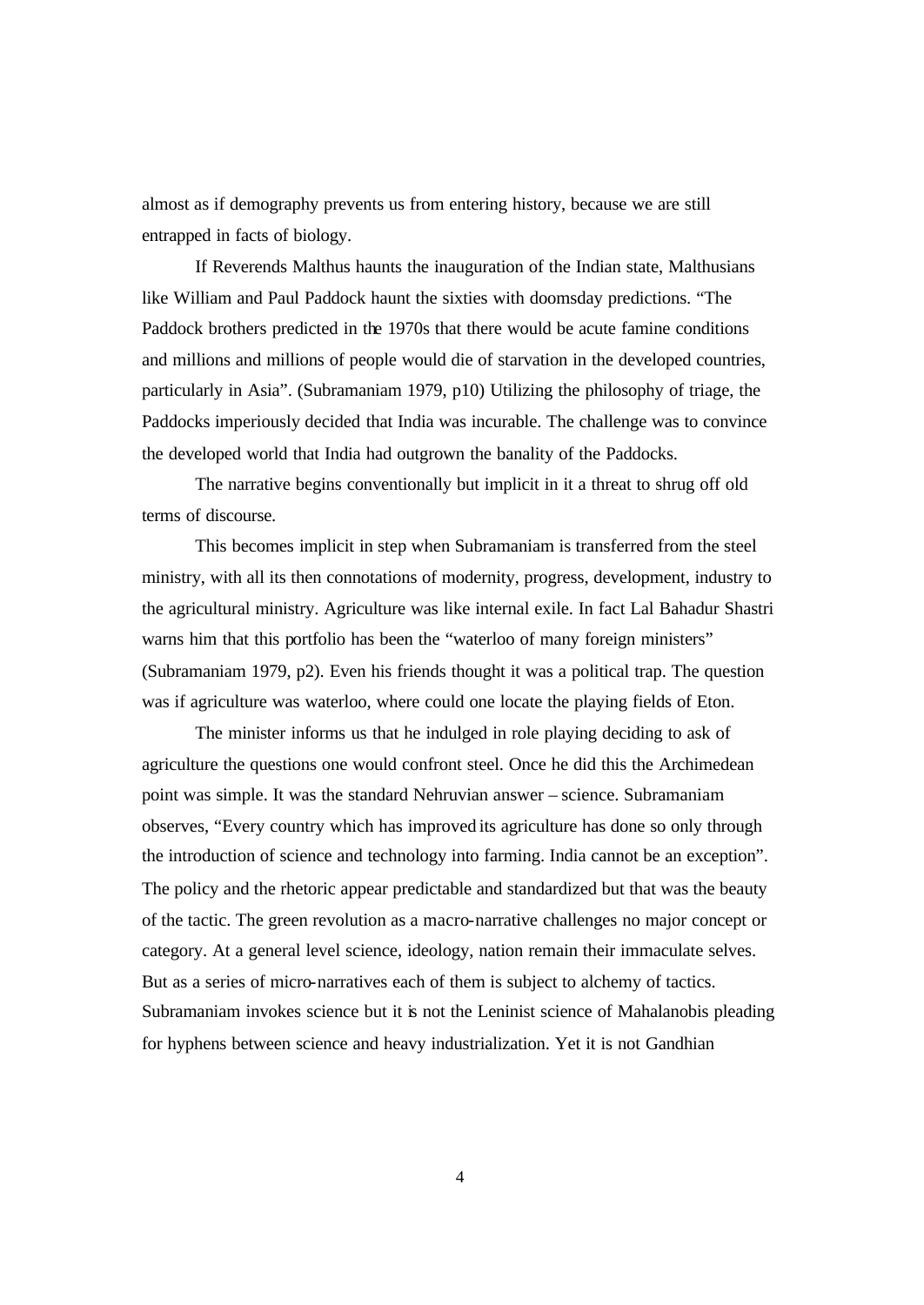insistence on the simplicity of agriculture and technology. In fact it evades this Nehruvian opposition by advocating science for agriculture.

When you take profoundly different policy decisions, you must etch it in the mind of the bureaucracy. Subramaniam decides to discard the standard rituals.

"When a Minister takes charge of a new port folio, he is usually briefed on the working of the ministry by the secretary and the senior officers in the ministry. However, I decided to adopt a different approach. I sent for the agricultural scientists available in Delhi, particularly at the Indian Agricultural Institute and asked them to talk freely and frankly about the state of agricultural science…" (Subramaniam 1995, p108)

Subramaniam decided to reorganize agriculture as a research system. There was a second set of biases he had to break. If the split between industry (steel) and agriculture was a modernist bias, Subramaniam had to also distance himself from a traditionalist bias that haunted Indian agriculture cocooning it in a smug satisfied civilizational feeling.

"Generally the approach taken in the Department of Agriculture was that India had a tradition of agriculture, dating back 5000 years". (Subramaniam 1979, p12) This prompted in turn a feeling that given "the long tradition of practice there was no need for the farmers to learn anything new as farmers knew everything about agriculture". Subramaniam argued that "there was no use holding the view that our farmers know all the best about farming. Most of the practices as well as the tolls have their genesis in the inventive genius of our ancestors dating back to the Vedic age. Our main farm implement viz the country plough, the simple hand hoe and the sickle were developed at that time and it is a measure of our stagnation that they still dominate the rural scene". (12) Subramaniam recognizes that India is a Vavilov zone for diversity and then argues that "if we do not participate actively in giving to our agriculture and progressive evolution we would bring discredit to our genetic heritage". (Subramaniam 1979, p. 13).

But while farming is criticized, the traditional stereotypes around the peasant needed to be broken. Subramaniam had to break that great developmental stereotype so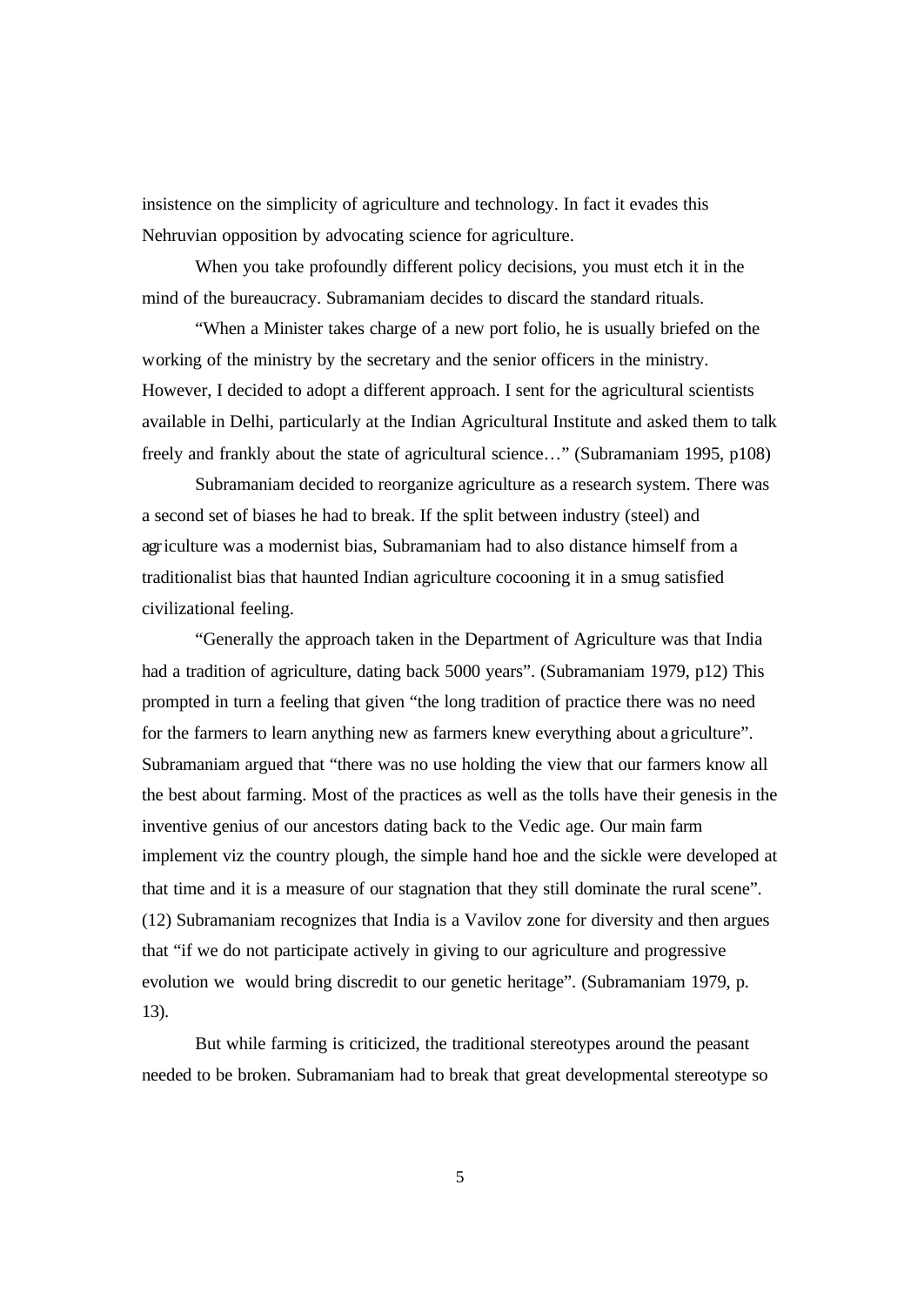dear to economists that "Indian farmers were mostly illiterate and tradition bound and would not take to this type of agriculture in which chemical fertilizers had to be applied at high rates…" (Subramaniam 1979, p23)

But rescuing agriculture from the traditionalists and breaking the stereotype of the peasant was not enough. One had to rescue science from the scientists. He had to break the old ideologies of science pursued for its own sake and weld science and extension work. "Research work at that time was not related to the problems of agriculture. There were no specific goals to be reached, and each scientist formulated his own programme according to his own inclination". "This shows that well planned work will yield results quickly and I would strongly discourage the tendency to write in the introduction to all research projects that 'being a research scheme no targets can be set'. This was true of Nineteenth Century science but is not valid in 1965". (Subramaniam 1979, p30). Once he revamped the bases of agriculture which marked a generation of developmental narratives, Subramaniam had to fight a trickier battle. He had to outwit the treacle effects of ideology in India.

If science to be rescued needed conceptual lane switching, ideologically given the garb of the official had to be approached more playfully. One had to fight the arid ideas of leftson and nationalism and then cross the ideological divide are rescue America from the official Americans. What complicated this at that time while India was getting ready for the green revolution, it was facing drought conditions leading to an acute scarcity of food grains. The cabinet realized that it had to import 10 million tonnes of food grains.

Subramaniam battles with the left are legendary. On Nov. 12, 1965 the CPI party leader Hiren Mukherjee moved the motion that it continued dependence on the import of food grains under the PL-480 agreement was indigenous to the economy and derogations to our honor" (Subramaniam 1995, p166). To emphasize that it was not an ideological motivated one, he cited Vinobaji and K.M. Munshi as condemning PL-480 imports.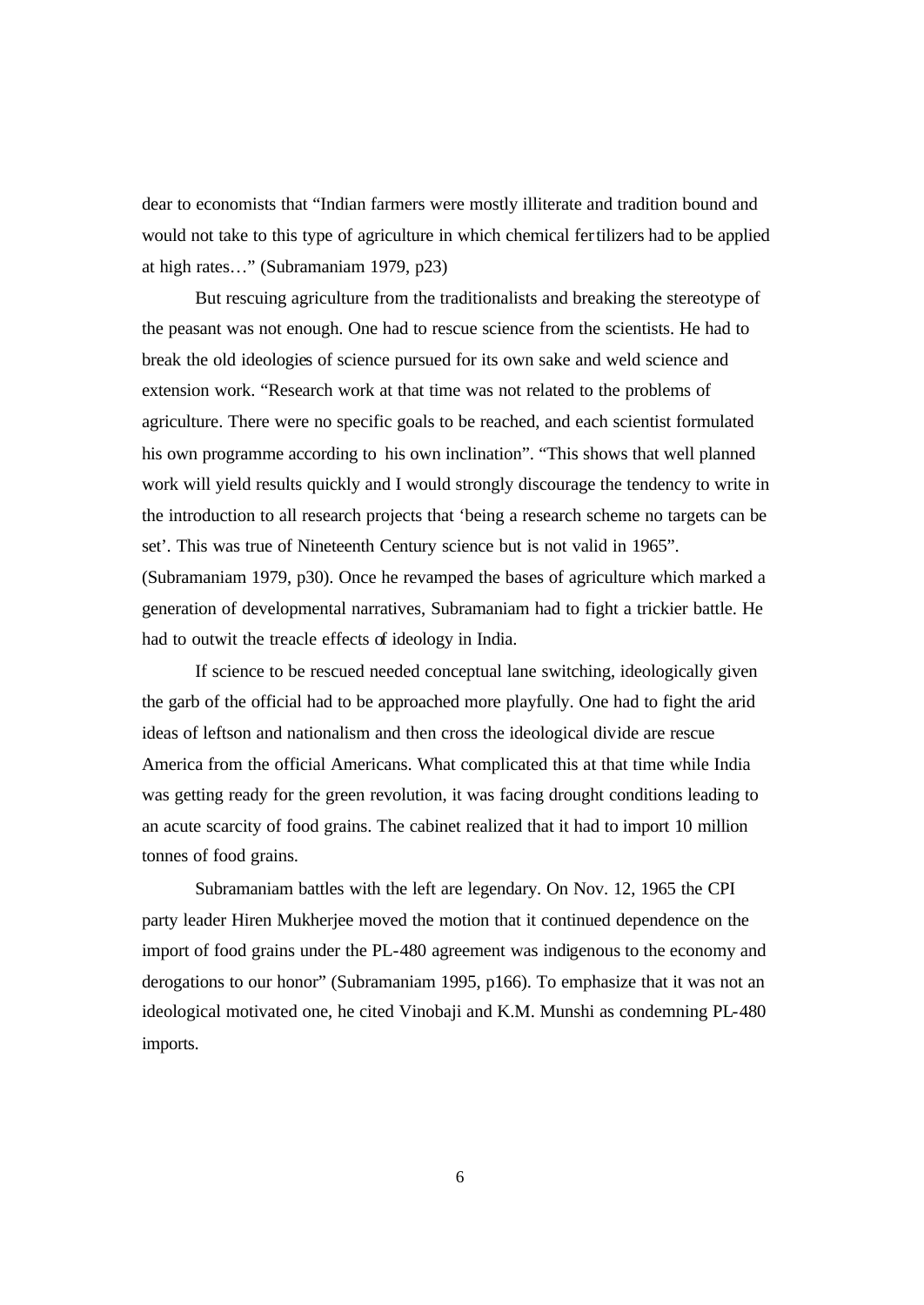Subramaniam was not deceived. He thanked Mukherjee for drawing attention to the food problem and replied.

"My only charge against him as he and his party always do, he tried to take advantage of the mood of the nation". Subramaniam suggested that "the resolution was not as innocent as it looked". (Subramaniam 1995, p.166).

Subramaniam explained that India had to realize that so called revolutionary approaches were inadequate. Ideology was not going to solve the problems of production. Only science as a middle ground between ideologies was capable of achieving results. In a strange sense, Subramaniam was the only Nehruvian who used science to battle leftist ideology. He could confidently question the hyphenation between science and socialism".

He made one further move by rescuing the poverty debates from the ideological custody of Marxism. He warned that if we did not import food to sustain ideological purity, "it is not we members who would suffer. Once scarcity conditions begin to persist, it would be the people in the lowest ring of the ladder who would be affected first….So when the Honorable members want me to take the risk of not importing food, they are really asking me to play with the lives of the poorer sections of the people." (Subramaniam 1995, p170). He tried to convince them that "self sufficiency" could not be a rhetorical farm to cudgel opponents in parliament. He observed, "if look at various countries in the world, which have reached this elusive target of self-sufficiency". But he has not abandoned the leftist bone as yet. Referring to Bhupesh Gupta's accusations he talks of a recent visit to the FAO biennial conference. "I looked into the other countries which have been depending on imports. I found, for example, that the Soviet Union which has been trying with all the land reforms, and which I am sure will be placed before everybody as an ideal to search, has been importing food grains on a large scale" (Subramaniam 1979). He adds that the USSR had in fact purchased 7.5 million tonnes from USA. But he added that needed the Russian tractor nor the American food import was a panacea. It was just that India was in a transitional period where it was forced to proceed tactically.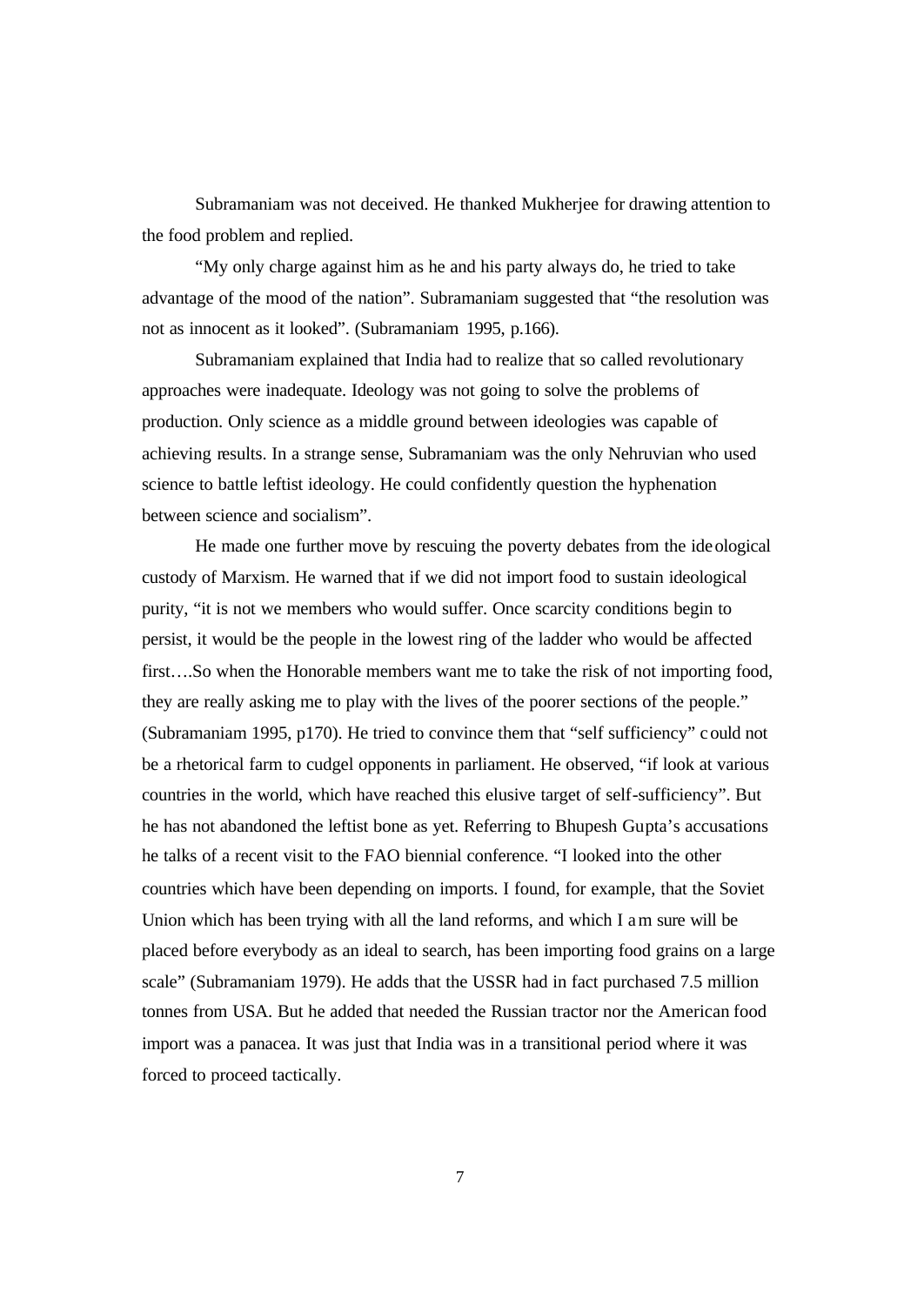It was not just leftist ideologist of a bumbling adolescent variety that Subramaniam had to tackle. He had to also address the ham handedness of the Americans. By 1965 USA had decided to use food as a weapon of foreign policy. Lyndon Johnson had in fact asked Orville Freeman to have India "over the barrel" to make it capitulate on a whole variety of issues. Subramaniam had the cultural confidence to recognize several things. Firstly that Johnson like many Americans thought they were determining the categories of the world. Unfortunately Johnson always had a sense of self importance. If anything good or important was happening in the world, it would be a Johnson initiative. Johnson thought that the Indian farmer, the Indian minister and the Indian scientist was not adequate, and that he should take a hand in the initiation of strategy". Yet he had the grace to realize that USA was generous. But in a deeper cultural sense he noted that United States was a society that failed to understand the nature of the gift. It was generous as giver but knew little on how to give the gift. "Unfortunately, it had to be recognized that America gives generously but does not know how to give. I reached the conclusion that they would give and still create a feeling of enmity through a process of giving". (Subramaniam 1979, p 54) In the wheat memoirs both Borlaug and he speculate on the nature of aid as a gift. Aid Subramaniam realize benefits both the giver and the receiver, helping both the American farmer and the Indian government. Borloug goes further in fact and shows the lethal nature of aid as a gift. "There are a number of small countries where wheat is not a good crop because of the climate and the soil but nevertheless at high elevations the small farmers could fit the wheat into the cropping systems better than any other crop except potatoes. Yet by continuous importation of wheat – not just under emergency conditions, they have destroyed the market for the small farmers of the Andes".

The battle of policies was not purely a battle of categories. In retrospect one realizes that while Subramaniam had fought a successful battle at the level of science and ideology, the nation state and national security as clichés still haunted the discourse. It was much later that Swaminathan borrowed the evocative power of security not for the idea of the nation where it was ceasing to be creative. Implicitly implied but never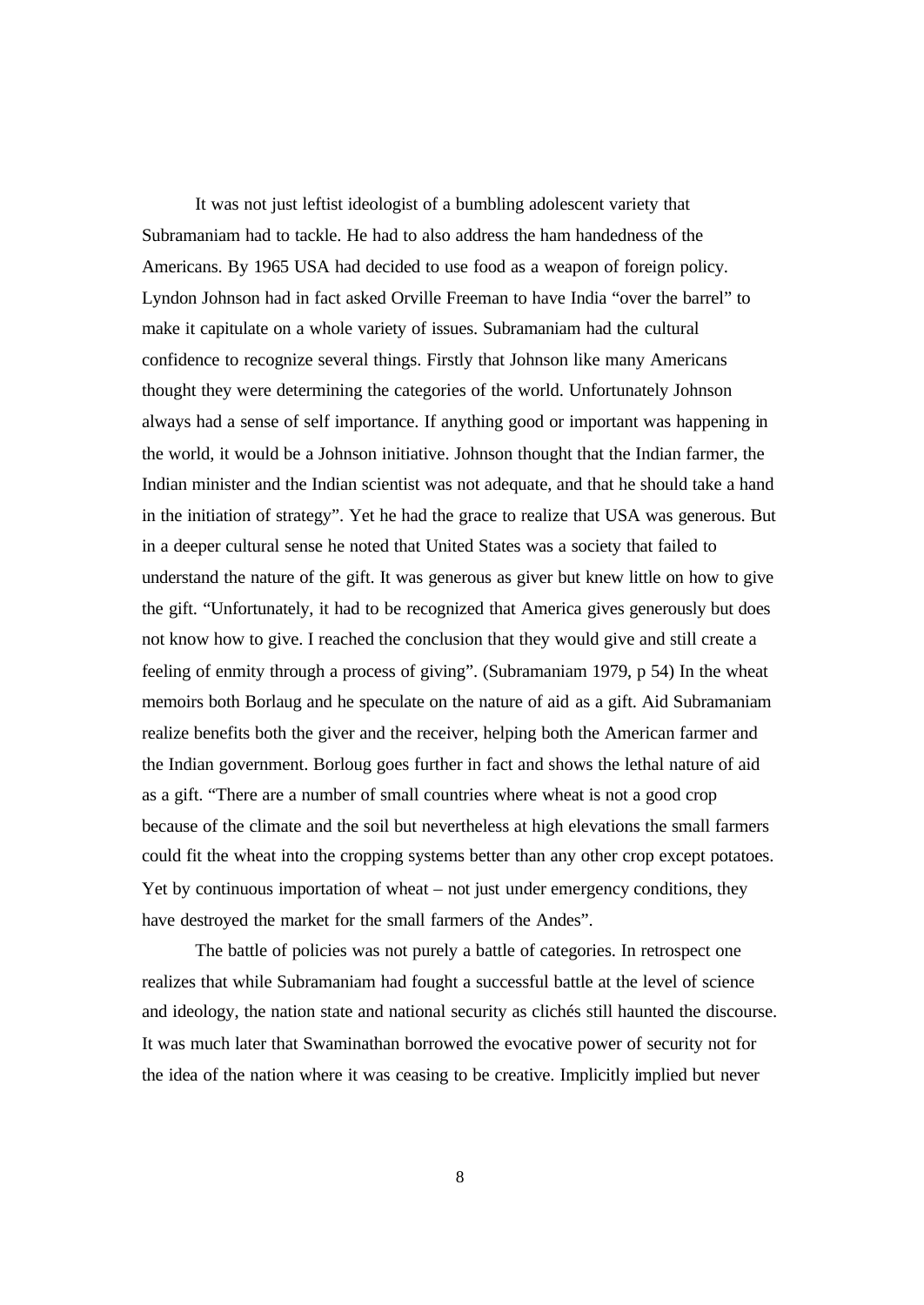stated is the need for a nation to be a more porous and global concept and for food with all its connotations of vulnerability, poverty, subsistence, marginality to acquire the hyphen of security. Food security was a concept that acquired a greater impetus in the later Swaminathan era.

Subramaniam realized that may be governance except in certain structure of agriculture and food was still remote to India. To create governance as a more inclusive concept one had to relook at government. To create this wider notion of the green revolution, Subramaniam and his group had to rescue it from three other professional groups- the bureaucrat, the economist and the social scientist.

One had to begun by dispelling a British heritage – the civil service. The dominance of the civil service man who even presided over technical ministries like steel, agriculture, "led to great problems in the field of the new administration". Such dominance was appropriate and adequate as long as governance related to law and order or revenue collection. But when government had to deal with industrial development or agriculture the civil servant appeared both inept and obtrusive. When put in change of industrial plants these officers were more concerned with rules, procedures and regulations than with the creation of an industrial culture. As a result plants were stagnant and productivity at a standstill. Subramaniam had to carry out a virtual purge of transfers in industry, science and agriculture to allow for the green revolution as a possibility.

Secondly, beyond the embeddedness of the bureaucracy, there was the Planning Commission as the other government. Today the Planning Commission has lost its halo but in the sixties it was a source of tremendous ideological and professional power. The economist as the other technocrat had to legitimize the green revolution as a strategic possibility. The Commission found it had little to do with the process.

V.K.R.V. Rao, the economist and member in charge of agriculture and irrigation was already peeved that he was being by passed. Interestingly the green revolution as a concept, as a strategy by passed the leading economists of the time. It was probably why a whole generation was to devout itself to a critique of the green revolution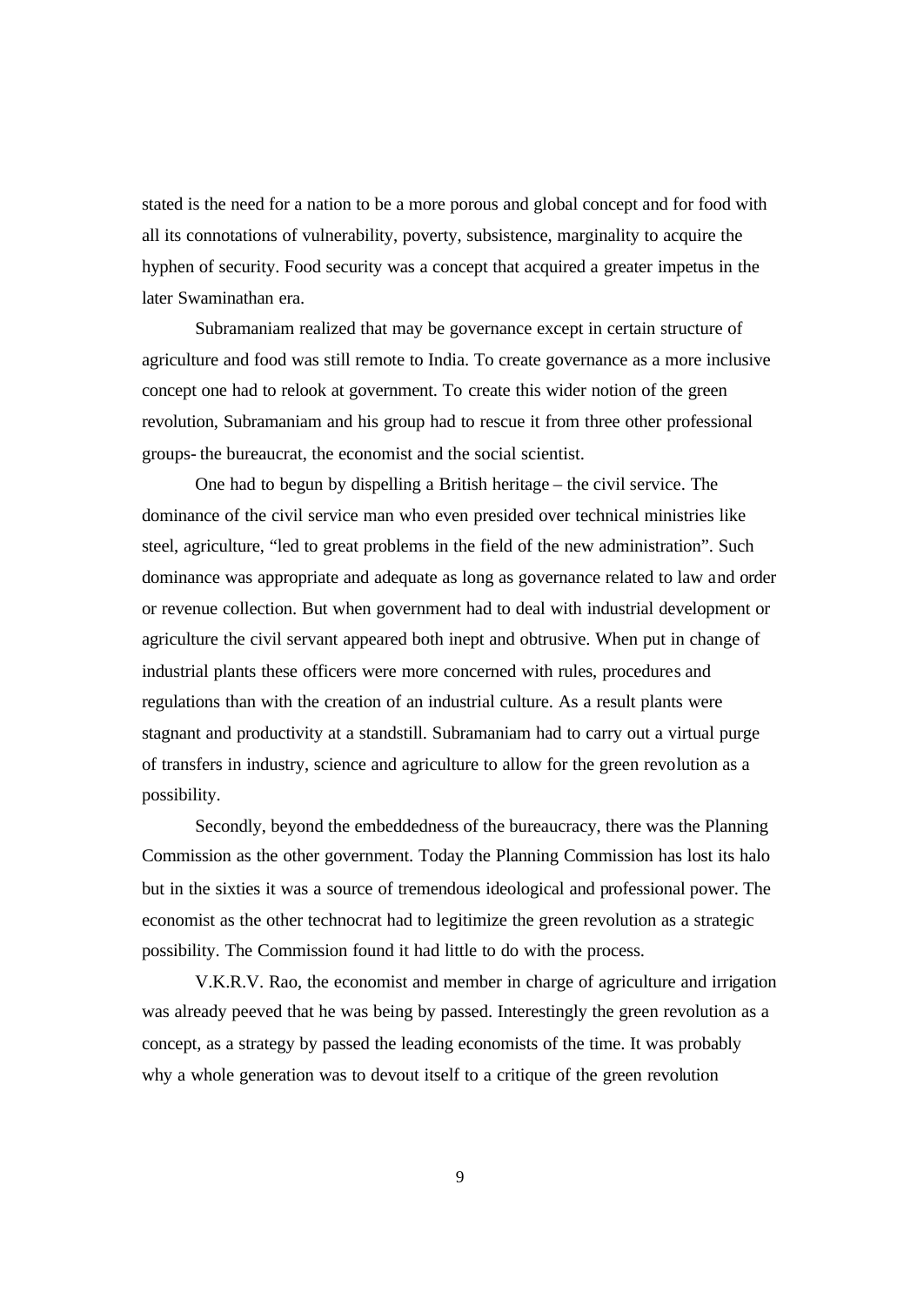proving their radicalism by fighting furiously whether more people went under the poverty line before or after the green revolution. One must mention in this context the confrontation of Subramaniam with two economists of the Indian Statistical Institute, B.S. Minhas and T.N. Srinivasan. In a devastating critique these two outstanding scholars proved that fertilizer strategy was inept and futile. Subramaniam acknowledged that it was a devastating attack but only within the normalcy of traditional agriculture. What these scholars failed to realize was that the new strategy visualized a quantum increase in synthetical fertilizers. V.K.R.V. Rao and his ilk were easily handleable but Subramaniam and Sivaraman and Subramaniam realized that these figures were still not iconic of planning. Planning and the mystique of economics was still associated with the legend of P.C. Mahalanobis at a meeting of chief ministers to explain his agricultural policy. Subramaniam is gratified to receive Mahalanobis' support. To recount it in his words. "Mahalanobis the architect of the planning policy was also present at the meeting. After my presentation of the case, …. he complemented me by saying nobody else had so far understood the various implications of the agricultural production policy and that he for one would support my policy. This was an unexpected source of support because the Mahalanobis model was then being put forward by everybody as being put forward by every body as the Nehruvian model was entirely different from the model. I had proposed for the agricultural sector". (Sivaraman, 1991, p.114) It was a gratifying moment. A legendary economist proved he was bigger than his own intellectual myth and helped pave the way for the methodology of a new research programme.

Finally there was the objection of social scientists who felt that the green revolution may destabilize the society creating greater inequalities. Subramaniam was sensitive to this but he realized he had to act. To respond and unravel every academic objection was futile. He realized that it was also politically risky. As he stated it, "this was an area where risks were two fold. One was the risk of continuing scarcity, the other was that in trying to remove scarcity something would go wrong. Thus both choices involved risk. It was a question of which alternatives posed bigger, more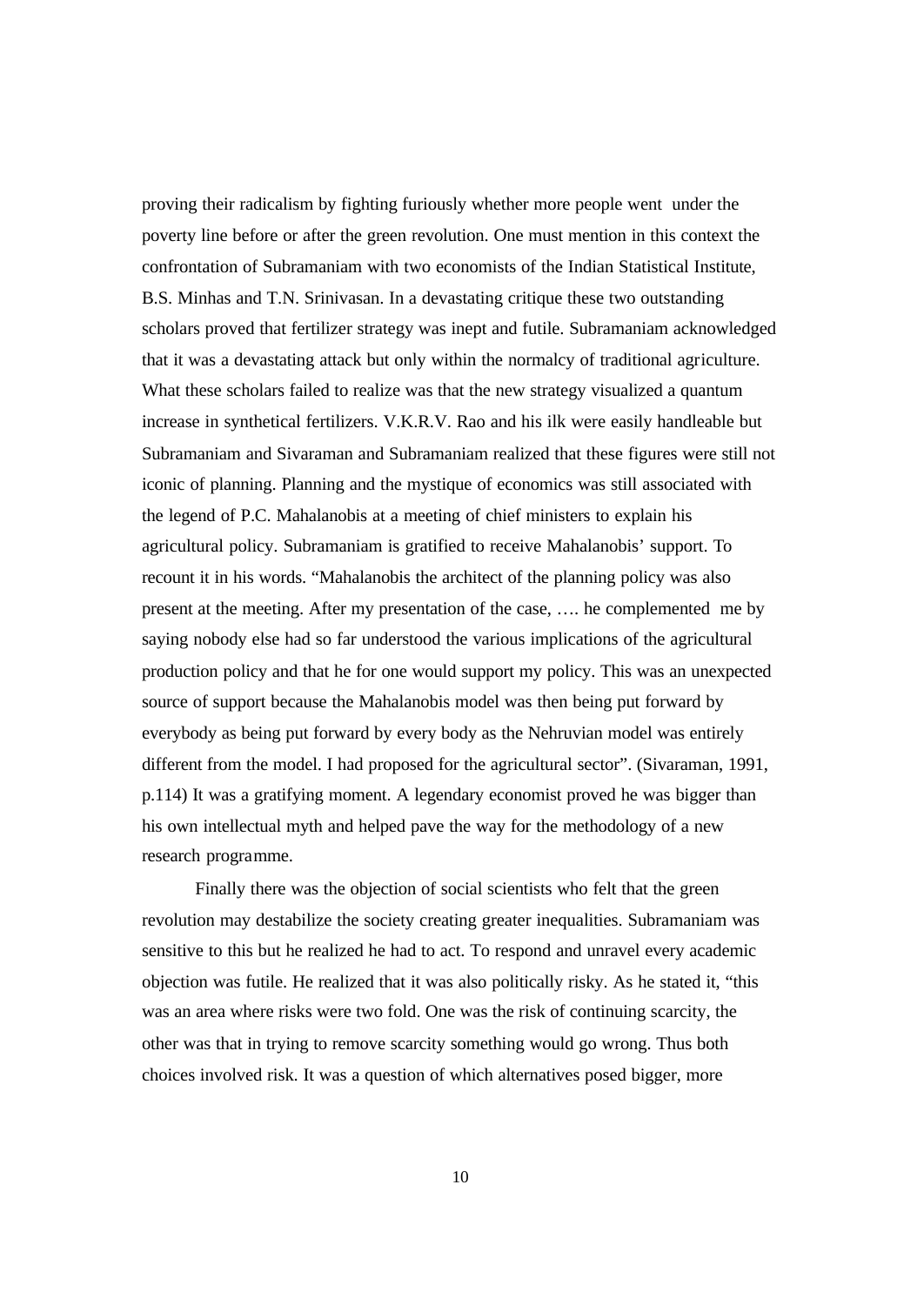dangerous risk. I thought facing scarcities was the most dangerous and therefore wanted…to launch the programme".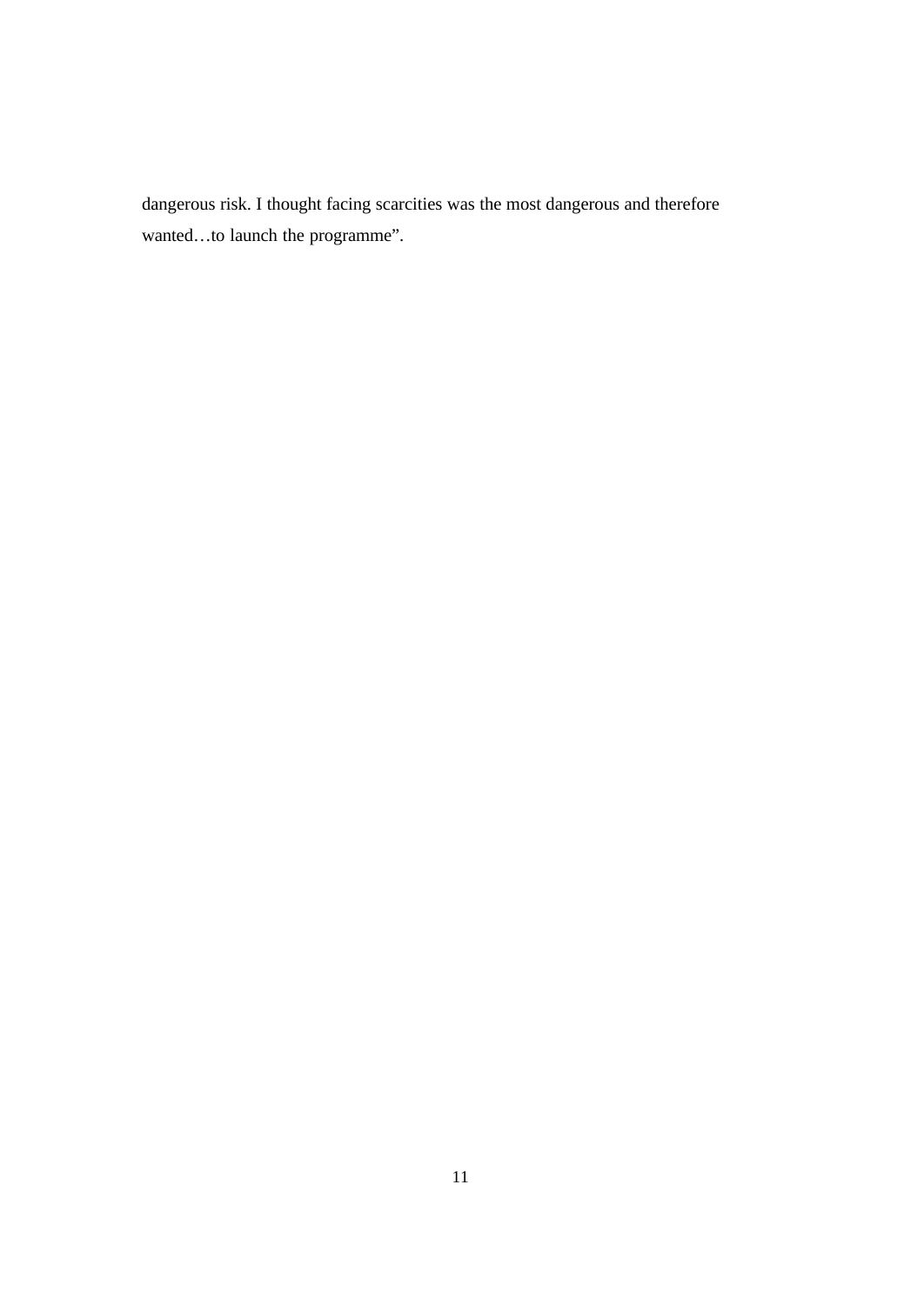The Green Revolution was a superb achievement within the normalcy of Nehruvian science and probably its greatest celebration of governance. For all its innovation, it's questioning of the relevance of ideology, traditional knowledge, development it took many of the basic categories of discourse for granted. It had the conventional approaches to nature, to science, to productivity sans ecological consciousness. It was Nehruvian victory that was forced to re-read itself in a changing context. To understand the creative demands of the effort and Swaminathan's emergence as a political theorist for grantedness of some of its earlier categories.

There was first its immaculate faith in the power of modern western science and its belief that traditional knowledge was inadequate to create the scales, the levels of productivity required for India. C.S. Subramaniam captured the essence of this scientific project in his discussions while preparing the Science and Technology Plan for 1974. "Science and technology are working miracles. They have enabled man to reach the moon….But can science and technology enable us to deal with rural problems more efficiently and effectively… science and technology have no meaning for 80 per cent of our people who live in rural areas". (Subramaniam 1979, p 79). Accompanying the commitment to science is a tacit agreement with the developmental discourse. In the two decades after the green revolution science was subject to a massive epistemological critique. And worse the development discourse was to prove embarrassing. It could not strut out to international forums without the consolation of prefixes. It had to be community development, participative development, local development or best sustainable development. Further the new debates on ecology had created the vocabularies of risk and vulnerability. Thirdly the green revolution had given short shift to traditional knowledge and now given the resurgence of the Vavilovian debates on diversity traditional knowledge was not only not an embarrassment but a resource even a commodity.

The innovators of the green revolution took the legitimacy of the modern state for granted. The state was to be sovereign, legitimate and democratic. But the critique

III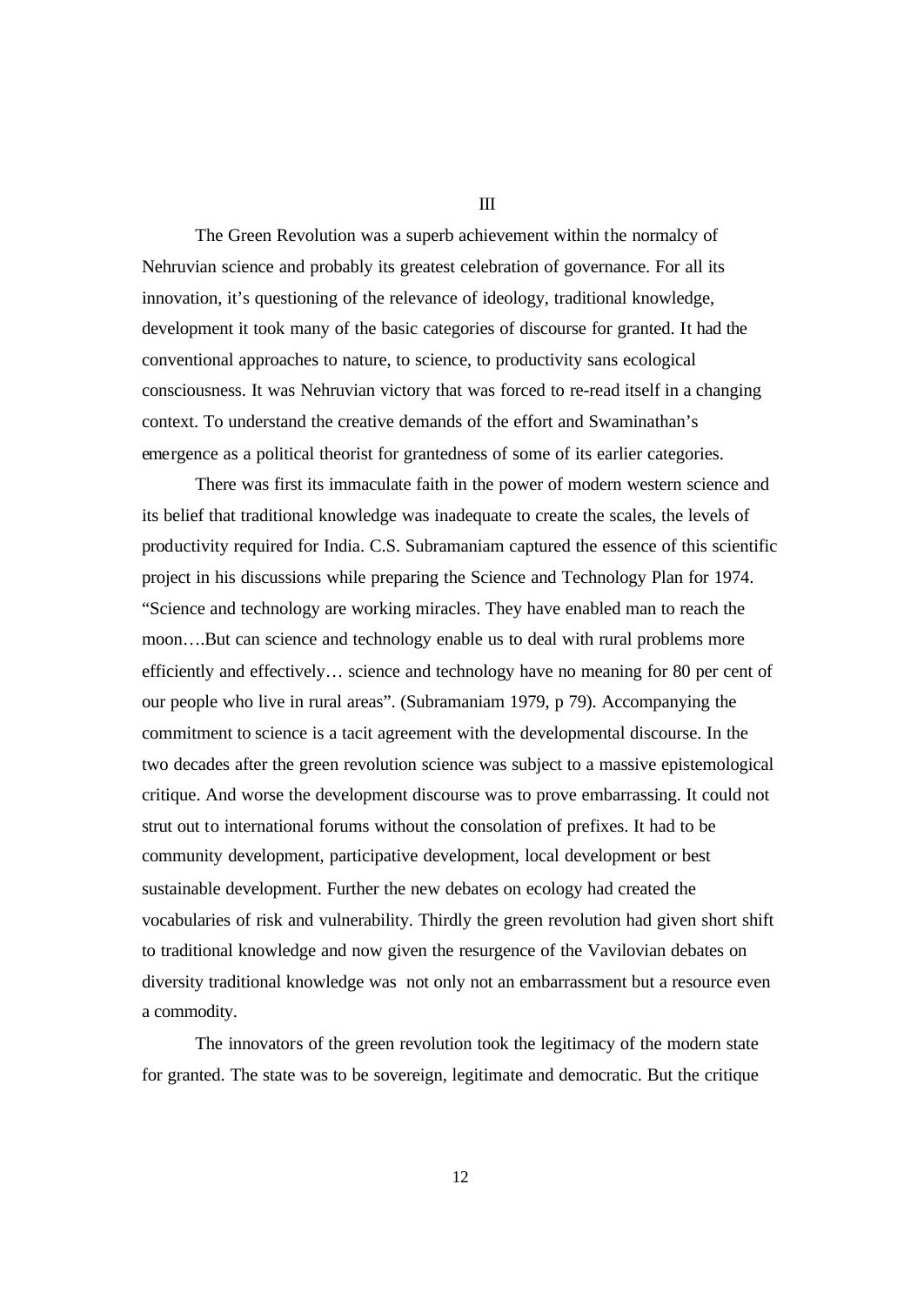of science, development and state by civil society groups had created a new conceptual domain which either questioned or pluralized the categories the innovators took for granted. Reading the old green revolution documents reminds one of the minor classic, "Night thoughts of a classical physicist", a reflection of a classical scientist confronting the merging success of quantum theory. The green revolution suddenly seems old fashioned. The moment of gratitude becomes the moment of embarrassment. The old categories nation-state-science-development which constituted the social contrast of the fifties and sixties now floats in a sea of new concepts necessitated both by the battles of grassroots groups in the last two decades of the century and by the merging demands of globalization. In fact three cities serve as markers of this great revolutionary change Stoc kholm, Rio and Johannesburg. They have served as symbolic markers within which the emerging biotechnological paradigms have to be read.

In making the transition from the green revolution to the biotechnology revolution one must emphasize that the line marking the two was not a border but a threshold. The movement to the second involved a political risk of passage through what anthropologist cold call a limenal space – a period when categories, concepts, institutions had to be exercised and questioned. It was a period when the democratic imagination reworked itself beyond the standard categories of electorism development and state sovereignty. To move from green revolution to biotechnology is to create textbook history where dissent, doubt, eccentricity that haunted the years of debate on science and development is erased or lost. A linear or conventional history will not do. Such a narrative would begin once again with the invocation of the demographic trap where the green revolution gets defined as a mere breathing space, a transition, a problem solving technique that has been outrun by the pace of the problem. We must remember Thomas Kuhn's warning that the new paradigm often creates policy histories where the dissenting and the defeated and recessive have no spaces.

I must emphasize that the transition from GR I to GR II is not a gestalt shift. We don't move from duck to rabbit instead we explore the creative use of hybrids, hyphens, mixes, domestication in the nature of the new social debate. The reason why we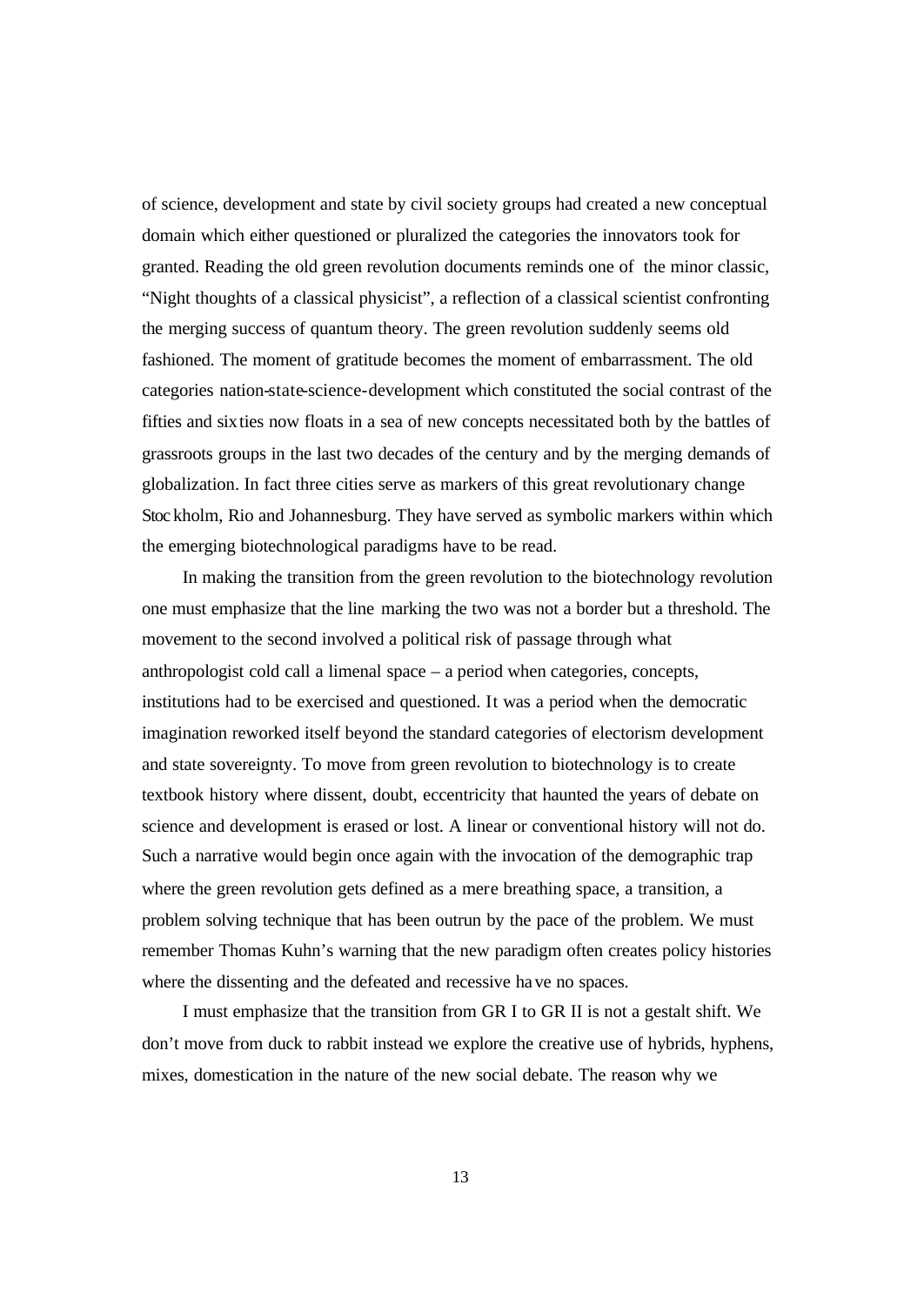emphasize this is that the biotechnology debate is constructed primarily in terms of the opposition between public and private. In this context one hears the usual dirge of the grand role-played by state science in GR I and the benign neglect it has been subject to with the increasing role of the private corporations and laboratories. The emphasis in all these ethnographies is on globalization and the acceptance of liberal democratic theory s a matrix for biotechnological innovation. Unstated in all these theories but implicit in them is what I have elsewhere called the Good boy theory of democracy. Simply put the Good boy theory of democracy posits a reductionist notion of democracy at a time when democracies were on the resurgence at the end of the twentieth century. The Good boy theory posits:

- 1. an equation of democracy with electoral democracy
- 2. An emphasis on human rights but closely linked to private property
- 3. a growing recognition of the importance of intellectual property patents and contracts.
- 4. A questioning of the role of the nation state and its ability to cope with the emerging global issues like climate change, bio safety leading to an economization of the future etc.

The debates of marginality, equity, vulnerability, the commons finds no space in this discourse as biotechnology and the liberal imagination. The two fragments, combine to create the general property regime, the systems of regulation that are growing even more dominant. The basic linkages in this world of global linkages in this world of global regimes is between the new economics and genetic science. Law, economics and science reweave themselves for the new global regime. The next part of the argument is something the author himself might disown. I want to suggest that Swaminathan self reflective critique of the green revolution led him to a different understanding of the biotechnology paradigm. Part of this understanding arose from Swaminathan's exposure to curl society groups whose critiques were initially hostile to the green revolution and the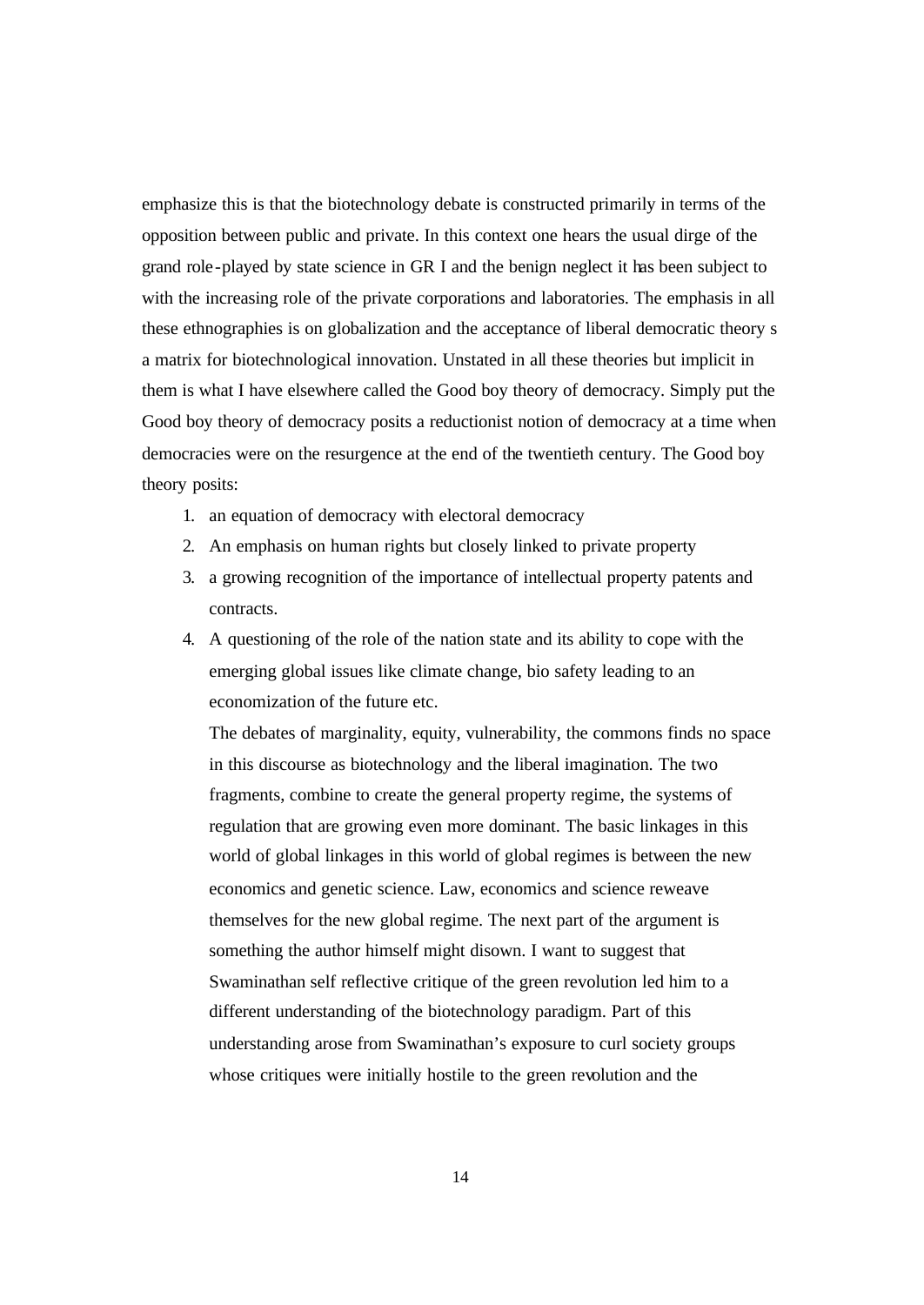developmental models it celebrated. Let me emphasize this. Swaminathan's later work can be read not as state driven or globally articulated but as a response of a new civic consciousness absorbing the critiques of the grass roots movements who have not always been kind to him and counterpoising globalism of biotechnology with what Martha Nussbaum called a new civic internationalism. Swaminathan begins with two sets of oppositions – public and private and civil society versus the global state. I am not saying that Swaminathan is an anti-Seattle activist but I would like to suggest that there is one reincarnation of him that has been sensitive to the politics of knowledge. He has taken major political issues and converted them to scientific policy sites. The nature of this strategy is different from the usual biotechnology narratives because he sees a crisis of agriculture as a crisis of Indian democracy. He confronts this by two strategies:

- 1. To create a new vocabulary which absorbs the dissenting imaginations of the last two decades and convert them into indices and thought experiments for evaluating biotechnology
- **2.** to absorb the usual polarities dualisms of current thought by creating hyphens and hybrid spaces. This involves creative acts of institutional translation whereby global spaces are reappropriated temporarily for third world society. He does this by playing up the new civic internationalism as a counter to the global divide between public and private biotechnology.

We must emphasize that Swaminathan is a Lockean, committed to the perpetual revolution of modifications, hyphenations rather than a Hobbesian or Rousseauian figure. Finally I am not addressing the point whether Swaminathan is curbing, domesticating, translating, absorbing, and blunting dissent. All I am suggesting is that his two manifestoes (1999,2002) have possibilities, which he may not have intended.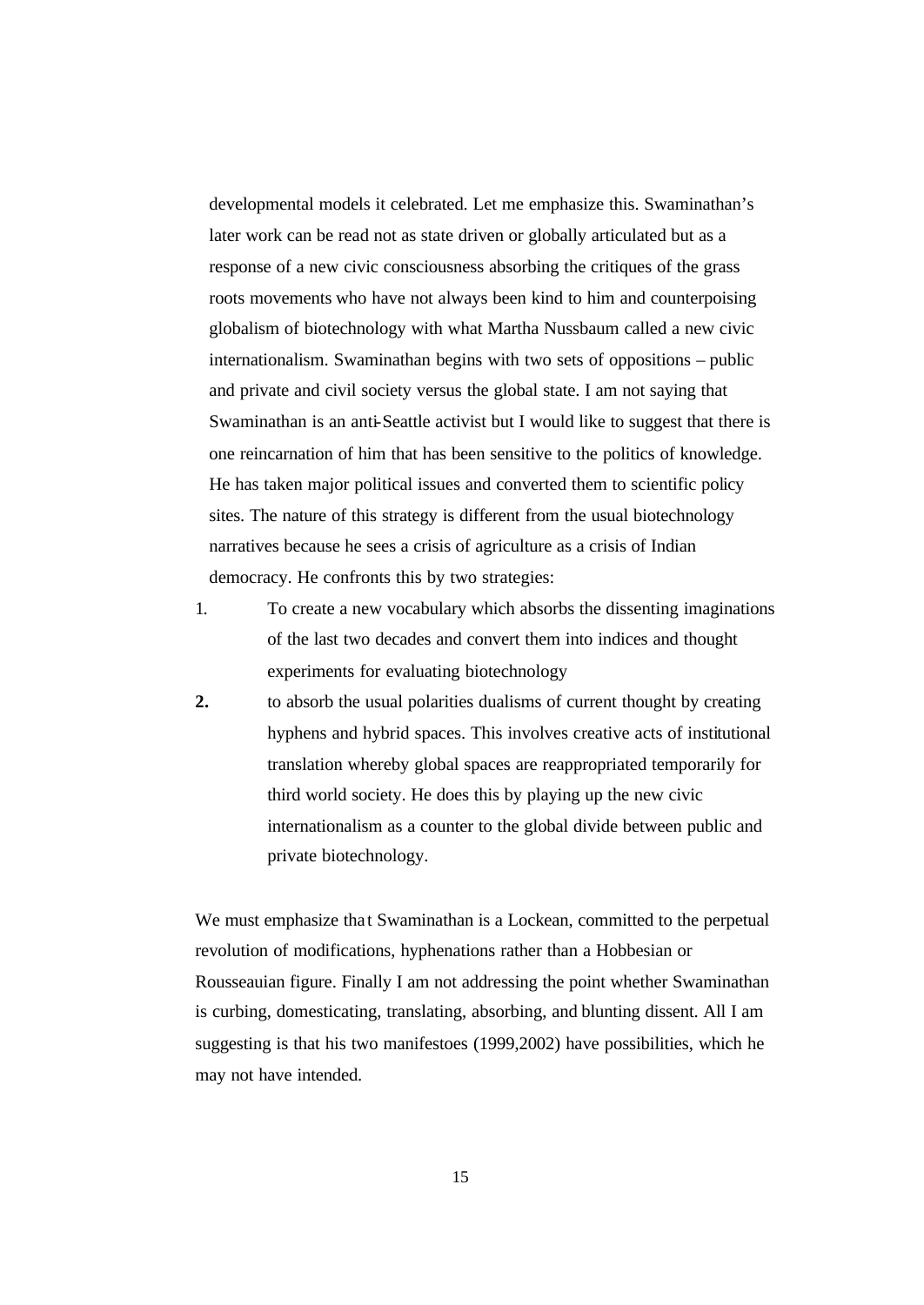Swaminathan seems initially defensive about the critiques from civil society. In fact he repeatedly reiterates that the green revolution was ecologically sensitive, at least as far as land. In fact in the edited dialogue on the *Wheat Revolution*  (1993) he insisted that the green revolution was a land saving form of agriculture. " Take our own current wheat production of 54 million tonnes. If we were to go back to 1965-yield level, we would need another 35 million hectares under wheat and even the remaining forests would disappear (Swaminathan, 1993, 106). In a *Century of Hope* he again insists that one of the most benefic ial consequences of the Green Revolution was its " forest saving " nature.

One can sense that he has been constantly chewing on the critique of his works and projecting it back into the history of science. He rejects that the 1948 Paul Hermann Miller of Switzerland was awarded the Nobel Prize for his discovery of the insecticidal properties of DDT. Yet within 14 years Rachel Carsons *Silent Spring* warns against the damage of DDT. Suddenly the very properties of DDT, such a broad-spectrum action and residual toxicity became its principal weakness (1999, p 57). Swaminathan seems to gradually realize that the green revolution may also require a range of ecological sensitivities to be sustainable.

Sustainability becomes as it were a matrix, an amniotic cocoon within which he developed his later concepts. A wag once said that sustainability like the nation state is a refuge of the scoundrels and dissenting self-reflective scientists. Initially two concepts seem to compete in his scheme- sustainability and food security. If the earlier green revolution talked of scarcity, productivity and national security Swaminathan feels that the activist connotations of the

## **IV**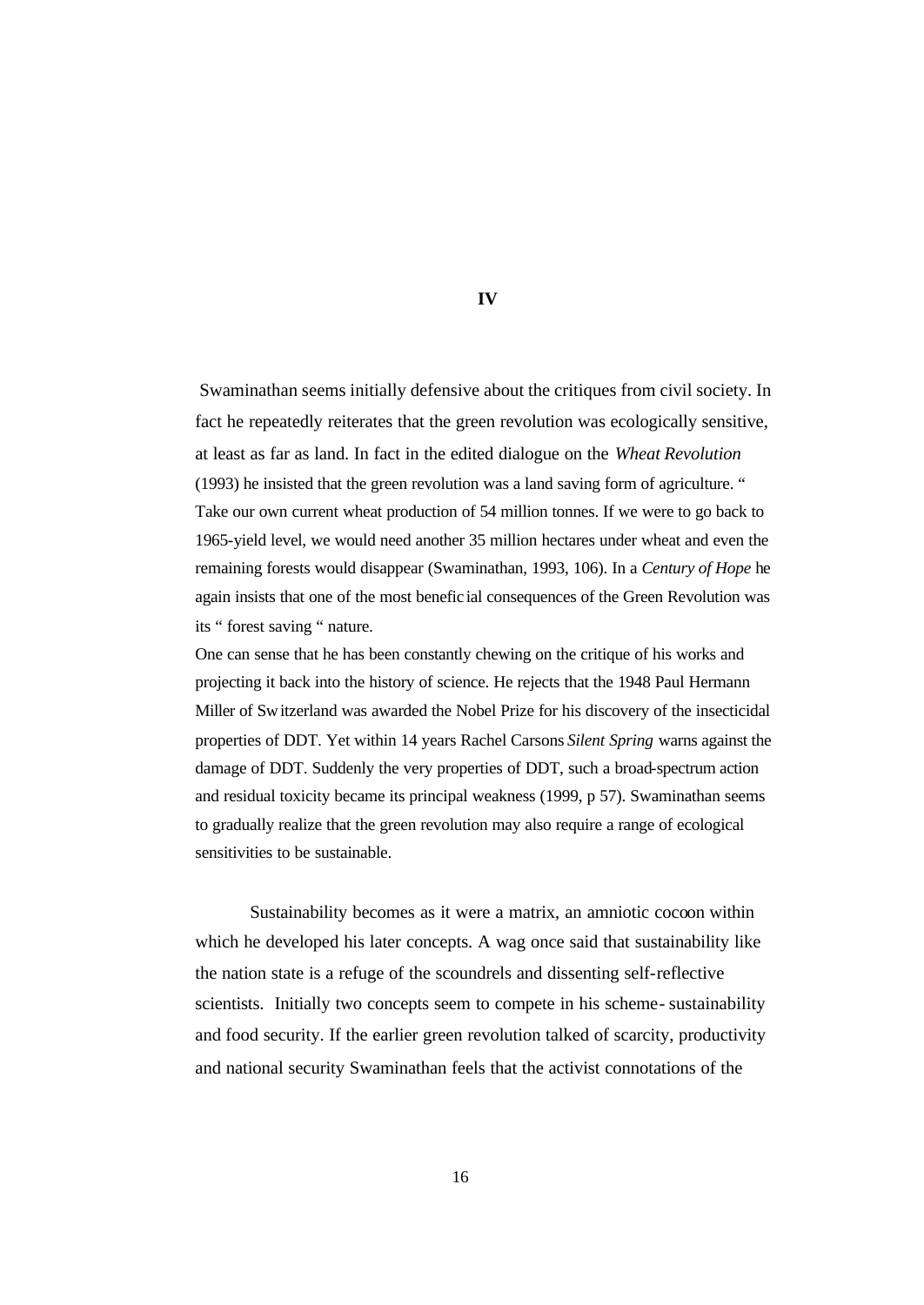word security must be transferred from the nation to food. Butler not guns needs more activist notions. But security is a network of concepts. Food security at the individual level needs security of livelihoods. Ecological security is the foundation on which food and livelihood security rest (Swaminathan 1999, p vi). Security and sustainability become a continuum in his work.

The scientist also realizes that physicalist notions of productivity will not do. One needs not just the availability of food, but economic access to it. Equally vital was the nutritional vitality of food. Malnourishment is also denial of access. It is around the philosophy of food that Swaminathan disaggregates the concepts of poverty to focus on women, children and marginals. Once poverty is disaggregated one moves from Malthusian scarcity to deprivation and eventually equity. The poor are poor only because they have no assets. Development now is asset building and value adding to the world of poor. Suddenly sustainability becomes a rainbow concept to include dimensions of economic viability, environmental soundness and social equity. Swaminathan political theory is a continuous search for new definitions and monitoring tools to reject this paradigm shift in the approach to development. It is a rigorous effort. Levels of analysis have to be stated so linkages can be maintained and established. In fact he sees NGO's as those how mediate concepts at the global level (climate change, WTO protocols) and institutions and practices at the field level. But what breaks the protocols of sustainability are the splits between public and private, rich and poor. But the standard oppositions between big business and Ngo leads nowhere. Swaminathan is the architect of the middle path, of the third way on biotechnology. He recognizes that the green revolution was the result of public goods research supported by public funds. In contrast the technologies of the emerging green revolution are spearheaded by proprietary science and can come under monopolistic control.

The question is does the current state of biotechnology allow transition to the evergreen revolution. The answer is that the current regimes lack the framework of concepts the consensual framework of innovative categories that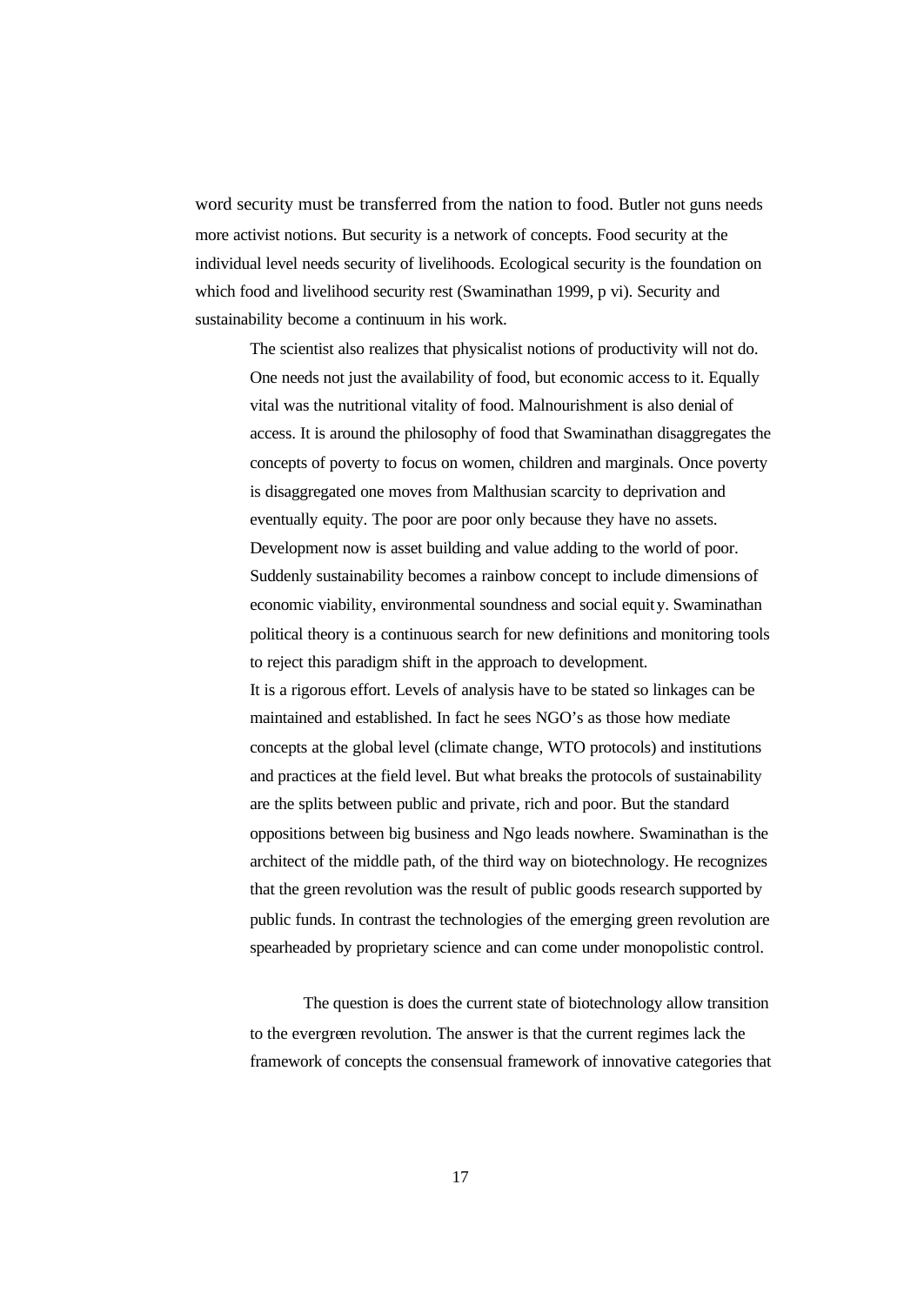the Green revolution had. One virtually needs to invent new forms of constitutionalism.

For this one needs a different kind of approach. Ecology in the first world has been a form of negative discourse of exclusion proscriptions, of don'ts rather than dos. Swaminathan observes

" The environmental policies advocated in the richer nations are designed to protect the high standard of living associated with the unprecedented growth in the exploitation of natural resources during the last century. It is of necessity a policy based on a series of don'ts. The poor nations in contrast are faced with the desire and the need to produce more food from hungry, thirst soils... They hence need a do ecology rather than a don't philosophy." (Swaminathan, 2002,xii)

How does such an activist ecology confront the repressiveness of biotechnology? Swaminathan believes that dualisms and divides need social trust, trusteeship, partnerships, reciprocities, translations. In fact in a cultural and evolutionary sense he argues that there is no diversity between biodiversity and biotechnology. He claims eloquently that diversity is the feedstock of biotechnology. The statement is almost like a preamble to a constitution showing the links between traditional community breeders and modern biotechnologists. One without the other seems inconceivable.

Swaminathan seems to proceed by demanding inventiveness linking technology and community and then citing the efforts as if they are a beginning of case law. Example and anecdote keep piling on each other as we move from one international conference to the other. He continuously invents concepts to suggest new notions of community. The idea of the bio village is one such concept.

The village conceived this way is no longer a passive entity; infact it is embedded in three revolutions, informational, genetic, etc. The notion of the biosphere, the community gene bank and the seed village become experiments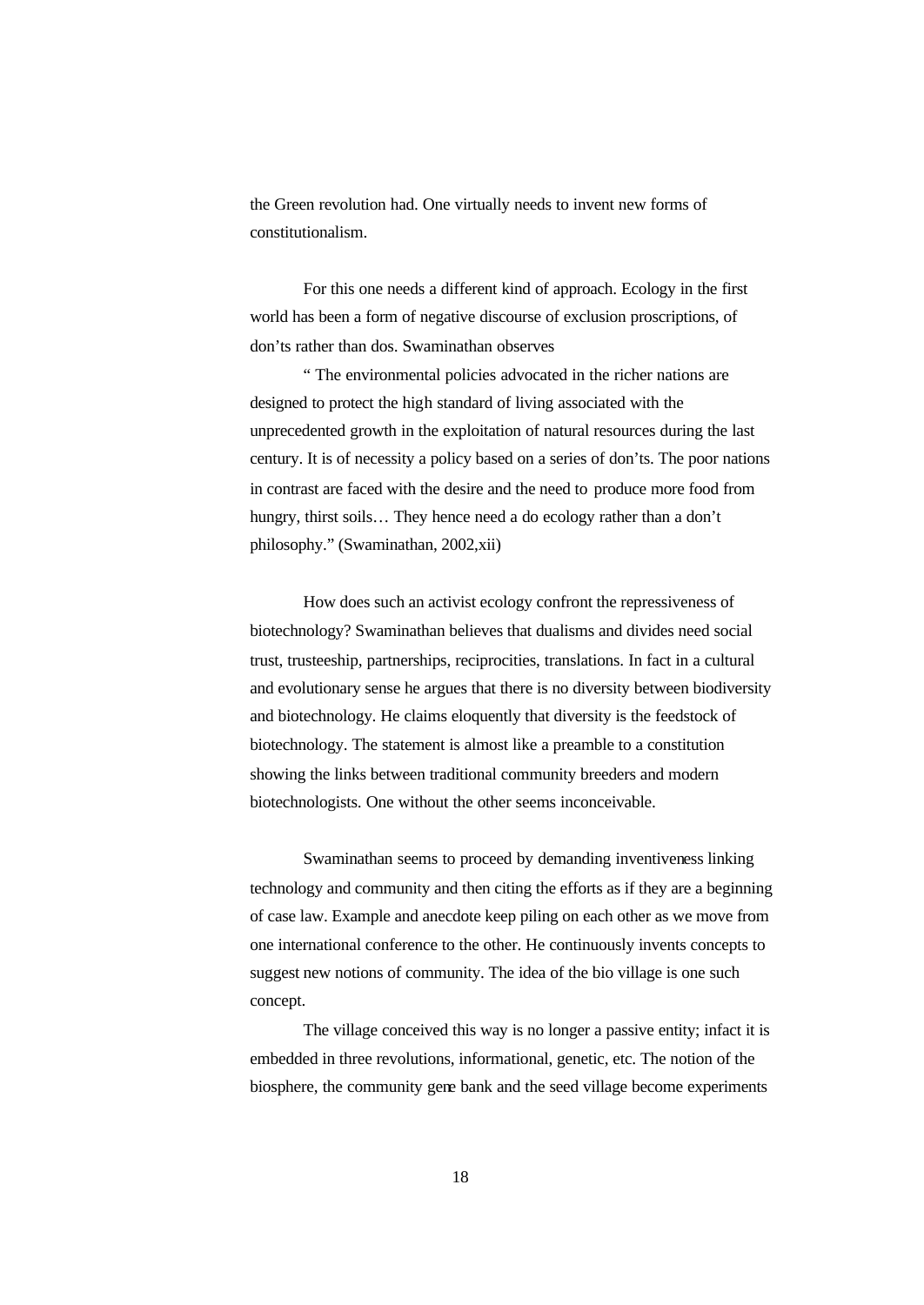in new collectivities which are also thought experiments for new forms of trusteeship. Swaminathan even proposes the virtual college to decentralize groups to manage different rainfall and temperature regimes.

Deep down Swaminathan is confronting the internationalism of one tradition of science with the parochialism of globalized science. For Swaminathan civic activism can create a network of structures that cuts through the exclusiveness of the global biotechnology. Most crucially Swaminathan helps forge a link between concepts and communities invented during the climate change debate, during the informational revolution and during the ecological debates. He is virtually setting the base for a new constitutionalism using science to create new thought communities. The challenge is how do we use the civic internationalism to transform the bio regulatory rule games more concerned with safety rather than equity into a playful venture. In attempting this Swaminathan might be placing a new wager on social theory that current concepts seem unable to perform.